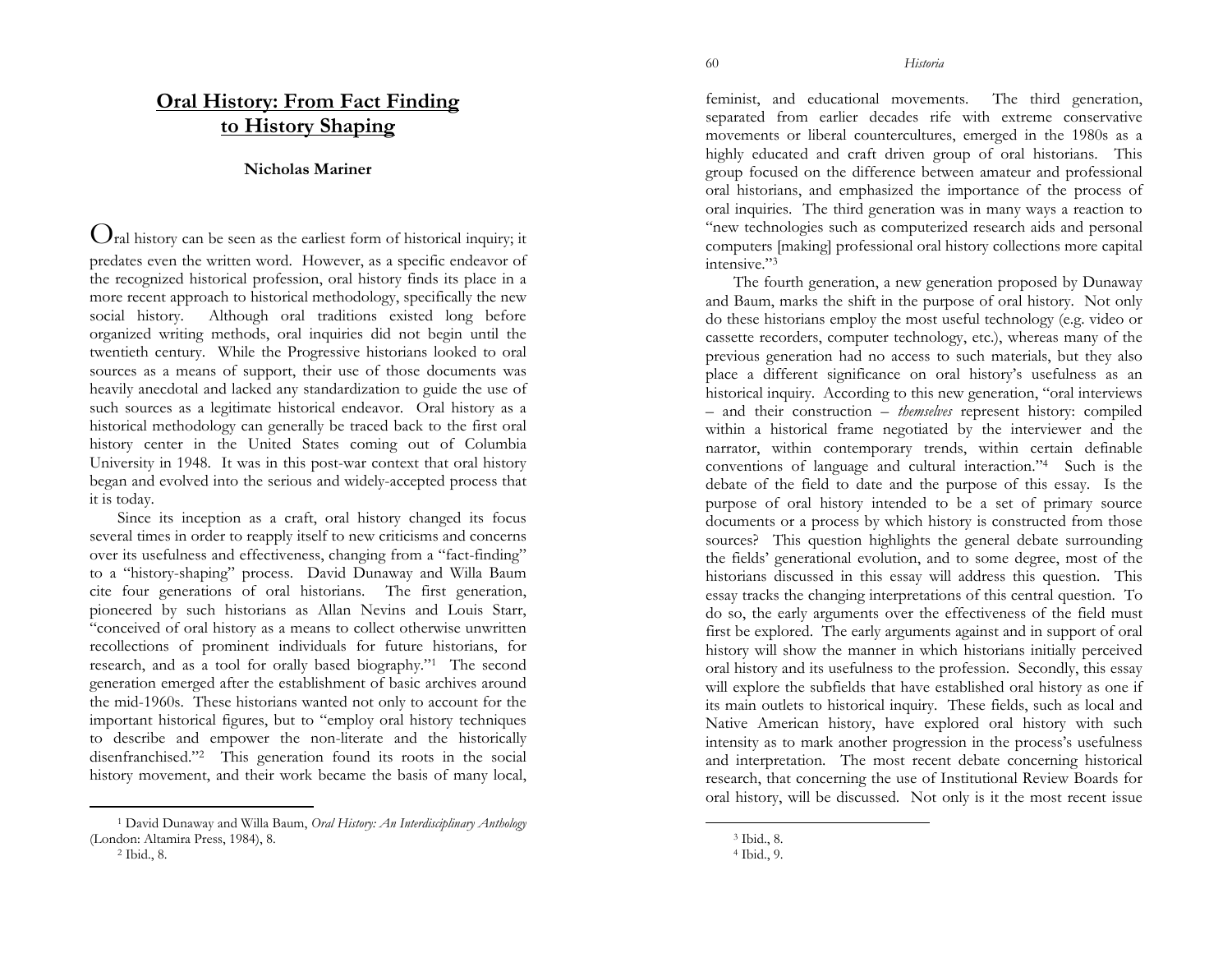being debated by those in the field, but it also reflects the establishment of oral history as an historical process separate from other forms of inquiry based in other social sciences and even other historical methods. Finally, ethical issues that have not been fully addressed by the Oral History Association guidelines will be discussed in brief.

As oral history first began its progression from anecdotal support to historical inquiry, it was met with a certain amount of criticism. Though oral history has become firmly accepted as a legitimate historical practice in current scholarship, in the early stages of the field there were voices adamantly opposed to its use, questioning the validity of any such historical inquiry. In the debate to justify oral history, historians commonly respond to Barbara Tuchman's "Distinguishing the Significant from the Insignificant."5 To Tuchman, the issue of oral history is not the "stuff" that comes out of the interviews, but how the interview is the inherent problem of the process from the beginning. "Taking notes on an interview," according to Tuchman, "is a crystallizing process…distinguishing the significant from the insignificant as you go along."<sup>6</sup> The problem with the interview then is the interviewer's tendency to not write down specifically what is said because the interview (recorder) does not see the significance of what the narrator (speaker) is saying. Such conscious omission affects the historical process in such a way that it questions the legitimacy of the endeavor at its very base. Not only can the interview omit what is not important as he/she sees it, but the interviewer also has the ability to create, from the narrator, a significance that was not intended. Tuchman states that the interview "has the power to create, with words, an image that was once not their in the mind of the reader."7 That is to say, the interviewer, with sole access to the interviews transcription, can pick and chose the spoken word to fit an argument that may not have been the narrator's intended purpose for such comments. Tuchman, then, locates the fallacy of oral history at the role of the interviewer, or the historian. There are too many factors involved in an oral inquiry that allow the "collecting of trivia and giving what should have been forgotten new life by recording it and passing it to

others."8 Therefore, Tuchman's arguments have created a basis by which all other advocates of oral history would construct their theories of the field and methods for the process. Her work caused oral historians to question the purpose of their research. As a result, many transitioned from a generation that simply collected historical data by oral research to a new group of historians seeking greater significance.

In a similar fashion, William Cutler addresses the issue of oral history as a question of accuracy and reliability. Again, the problem of the inquiry lies directly in the interview process. Making the process most questionable are forgetfulness, self-delusion, reticence of narrators, the biases of interviews, and inaccuracy of human memory.9 Cutler does not place fault solely in the place of the interviewer, as Tuchman does. Instead, the interview process is fallacious on the part of both the interview and the narrator, as the interview relies, at least in part, on human memory, which can be restructured and manufactured within the mind of the narrator. According to Cutler, "a respondent may deflate his role in an event or even refuse to discuss it to avoid embarrassment should his recollections ever become known to friends or associates."10 Therefore, the interpretation of an event relies solely on the narrator's recollection, which comes with inherent flaws. On the other side of the issue, inaccuracy can be traced to the interviewer before he/she ever takes out the tape recorder. "The internal sources of error in oral history interviews… [are] foresight in the selection of topics and respondents."<sup>11</sup> That is to say, an interview can negatively affect a study by applying biases in source selection before the interview begins. This source bias can lead to a misrepresenting study, creating yet another outlet for inaccuracy in oral history. Therefore, much like Tuchman, Cutler seeks to address the problem of the interview process as a questionable means of historical inquiry.

In response to the points raised by both Tuchman and Cutler, Alice Hoffman, a labor historian, seeks to place their concerns in context and address their concerns to offer a version of oral history that takes into account their criticisms and refines itself in order to

<sup>5</sup> Though Professor Tuchman is a popular historian, her comments on the field were severe enough to warrant serious academic response.

<sup>6</sup> Barbara Tuchman, "Distinguishing the Significant from the Insignificant," in *Radcliffe Quarterly* 56 (October 1972): 4.

<sup>7</sup> Ibid., 5.

<sup>8</sup> Ibid., 3.

<sup>9</sup> William Cutler, "Accuracy in Oral History Interviewing," in *Historical Methods Newsletter* (June 1970): 2.

<sup>10</sup> Ibid., 3.

<sup>11</sup> Ibid., 4.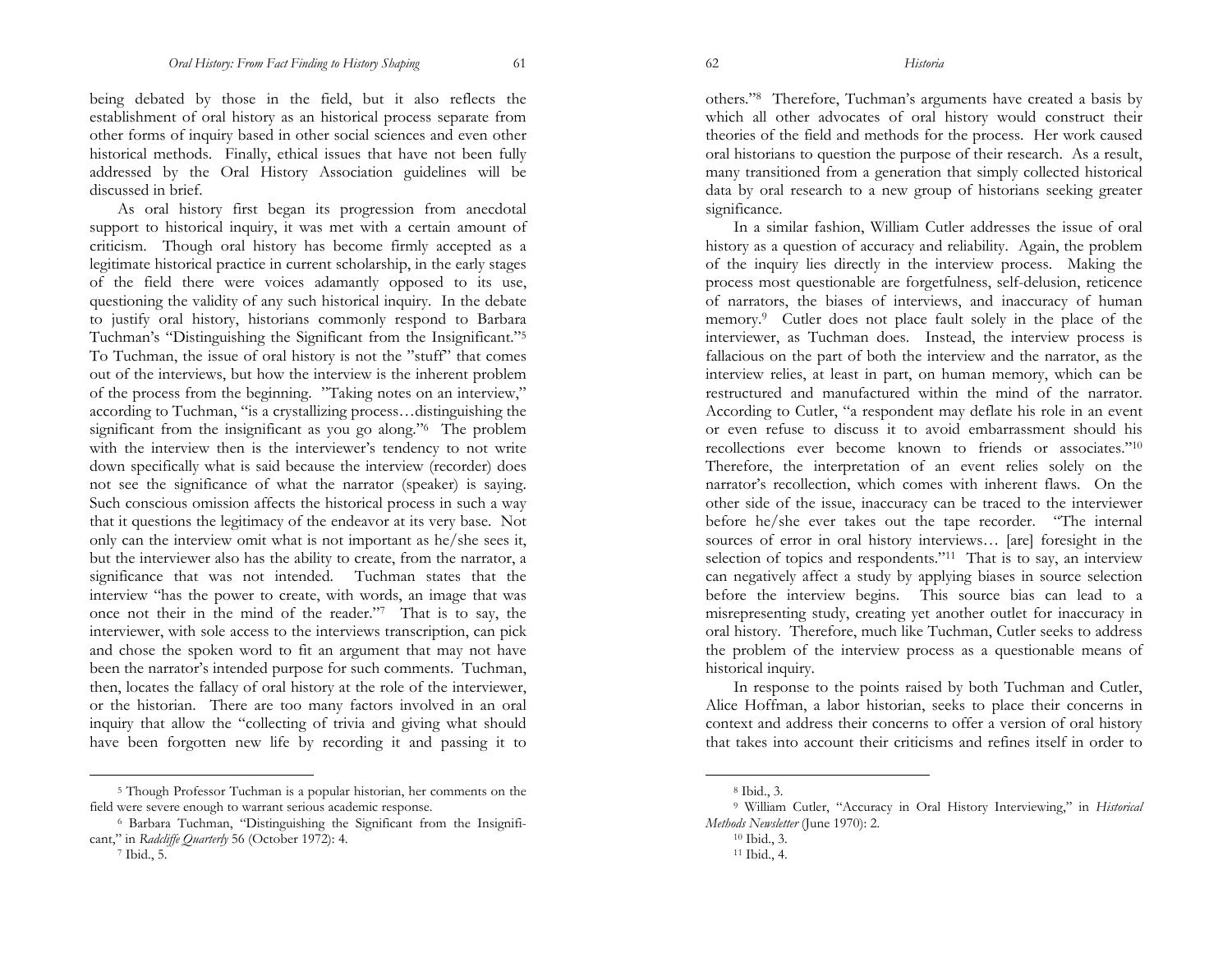continue its historical process. Reliability and validity are the two concepts addressed by Tuchman and Cutler that Hoffman deems the most important to legitimize an oral inquiry. According to Hoffman, the oral interview must be taken, and then compared to a significant body of evidence. "Without such evidence, an isolated description of an event becomes a bit of esoterica whose worth cannot be properly evaluated."12 Hoffman, then, is proposing a means by which to address the concerns of Tuchman and Cutler by going beyond the interview to a general historical inquiry that allows a type of "fact checking" to assess the validity and reliability of an interview. For instance, a narrator discussing his experience in the Vietnam War can have the dates and events of his recollections verified by the existing documents. The reliability of the source and the validity of his narration can be assessed by such verification. Having proposed a new research possibility, Hoffman also asserts several advantages of using an oral inquiry: the certainty of source authorship, conversational candor not found in other brands of source inquiry and the preservation of life experiences of those not eloquent enough to express their experiences in personal memoirs.13 Writing in 1974, Hoffman's statement helped to promote the usefulness of the oral inquiry, yet she clearly places oral history as "a process of collecting…reminiscences, accounts, and interpretations of events from the recent past."14 Hoffman expresses the earliest opinions of the former generations of oral historians who established oral history as a fact gathering process to contribute to the historical process, but not a historical process in itself.

Ron Grele, in a similar vein, highlights the problems facing oral history, but attempts to place oral history in its historiographical context. Like the aforementioned historians, Grele recognizes data management, interpretation of source usefulness, and source bias as possible problems facing the inquiry. He goes a bit farther to assert the oral sources are a present product, not a past product, and run the risk of making "the subjects'15 lives anthropologically strange." That is to say, the interview can be perceived as a product of the narrator in his/her current state, which can affect how he/she

recollects the past. Regardless of oral history's possible flaws, it does well to further the progress of the New Social History that was developing at the end of the 1970s. Historians can utilize oral interviews as historical fact, as long as they are verified in a manner promoted by Hoffman. Verification substantiates the historical debate by providing with further evidence.16 Again, the generation in the late 1970's was still heavily in support of oral "fact finding" to support other historical inquiries.

The promotion of oral history as a beneficial endeavor for specific historical subfields marks the transition for oral "fact finding" to the regard of oral history as a "history-shaping" process. Some fields such as Native American history rely heavily on oral traditions to tell the story of their past, due to the paucity in written Indian records. James Lagrand promotes the use of oral history for Native American history because it allows historians to "discern how twentieth-century Indian peoples have understood themselves and the institutions and forces at work around them."17 Lagrand concerns his work with oral traditions, which utilize both memory of recent past recollected by the narrator as well as traditions and folklore passed down by word of mouth from previous generations. Therefore, as Lagrand suggests, oral history is vital to understanding Indian history because "it is a culture so rich in oral tradition."18 Lagrand's proposition for Indian history then places oral history as an active shaper of history, rather than a means of collecting data, as the previous generations of oral historians have suggested. Lagrand's essay also promotes a scientific version of the interview process which will be revisited shortly.

Native American history is not the only field to rely extensively on the use of oral traditions and oral histories to promote the construction of its past. Local history proponents have suggested the use of oral history due to the scarcity in local records to support other traditional types of historical inquiry. Within such tradition, local historians often address the relationship between local history, oral history, and folklore. Larry Danielson writes in an article examining the synthesis created by the three genres, "in literate civilizations the personal sense of history has all but vanished, save

<sup>12</sup> Alice Hoffman, "Reliability and Validity in Oral History," in *Today's Speech* 22 (Winter 1974): 2.

<sup>13</sup> Ibid., 3-4.

<sup>14</sup> Ibid., 1.

<sup>15</sup> Ronald Grele, "Can Anyone Over Thirty Be Trusted," in *Oral History Review* (1978): 43.

<sup>16</sup> Ibid., 40.

<sup>17</sup> James Lagrand, "Whose Voices Count? Oral Sources and 20th Century American Indian History," in *American Indian Culture and Research Journal* 21:1 (1997): 23.

<sup>18</sup> Ibid.*,* 24.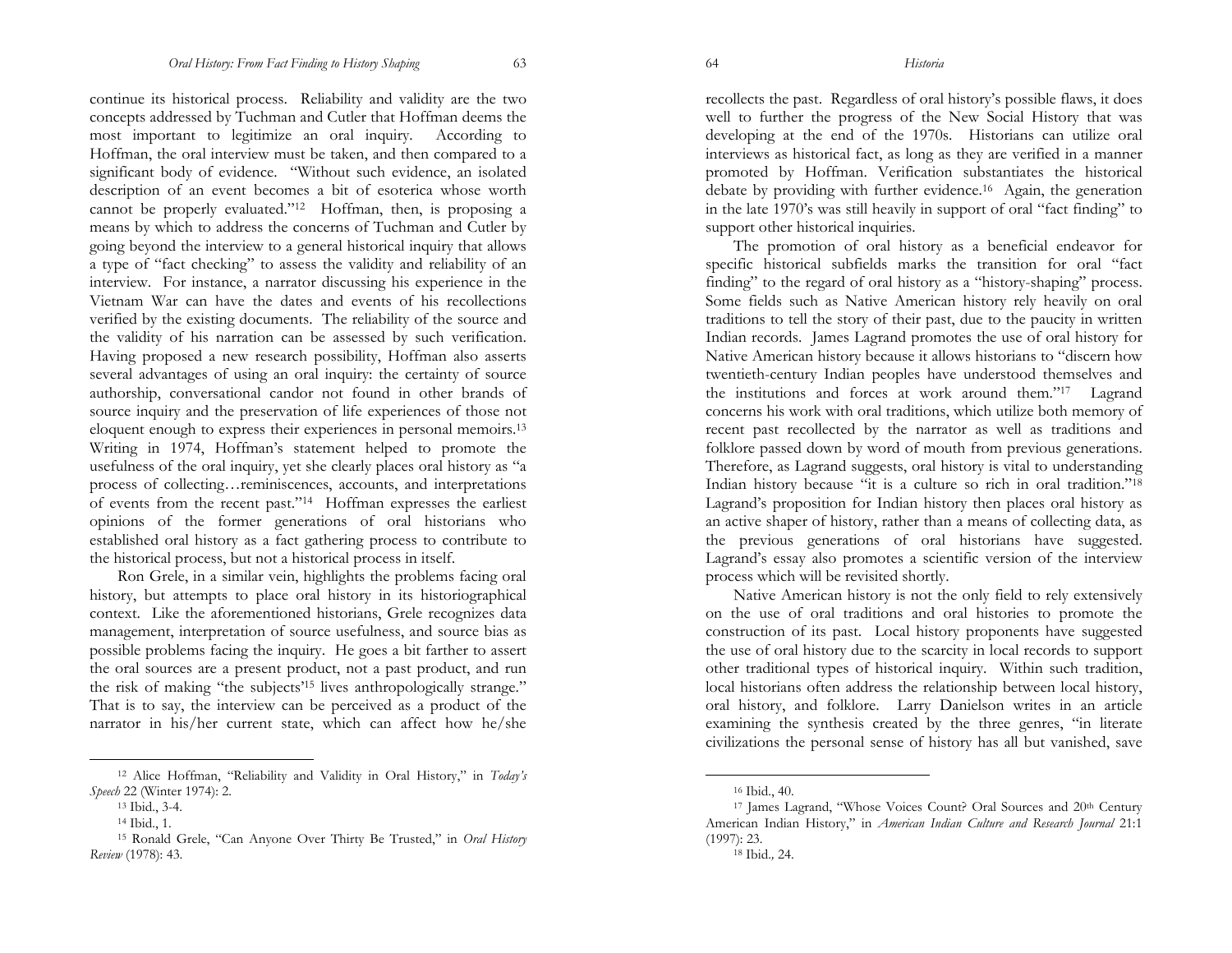for the local community…It is at this level that folk history plays a paramount role in the historical record."19 Danielson promotes oral history and its relationship to local folklore as a "history-shaping" process that can construct a physical past of a community by verifying oral accounts with municipal records, as well as create an image of a community's development based on the development of their folklore. That is to say, it should not be disqualified from historical analysis because it is a folk tale. Danielson asserts that "in addition to reminding others that the investigation of subjective reality is an important goal in oral local history research, folklorists need to share their knowledge of traditional patterns of behavior." He then goes on to lament the illegitimacy unfairly placed on folklore accounts. "Sometimes folk arts and actions of the past, although verifiable as realities, are interpreted as much hokum, either grotesque fictions or conscious prevarications."20 Danielson's arguments reflect the new oral history generation in which oral history actively creates history, which can be applied to local history effectively.

In a work entitled *Oral History and the Local Historian*, Stephen Caunce again turns to oral history as a means of exploring local history. His book again follows the most recent generational pattern of oral history, as he asserts "it is not just about reminiscence and description, but is capable of deepening and widening our analytical understanding of the world of the past."21 His views are common among the new generation of oral historians as highlighted earlier in this essay. However, Caunce strays far from many of his contemporary oral historians when he explores the methodology used in the oral inquiry. According to Caunce, "precisely because oral history is developing all the time, there is no case for setting clear limits to what can be done and no room for dogmatism about methods."22 Caunce's book supports the amateur practice of oral history, establishing no guidelines for readers and suggesting that one "might surprise [himself/herself] with innate skills for many of them are the inter-personal skills that we all use every day."23 Such

19 Larry Danielson, "The Folklorist, the Oral Historian, and Local History," in *Oral History Review* (1980): 8.

statements place Caunce at the end of a spectrum of debate over the scientific nature of oral history which can best be discussed now.

 Caunce's remarks about the lack of methodological dogma are far from the argument made by many of his contemporaries in the field. Lagrand, although he is largely advocating oral history as a tool to inquire into the history of indigenous peoples, advocates oral history's usefulness in all fields, provided "it is done carefully and scientifically."24 The debate exists within the field as to the extent to which uniformity should exist in oral history to ensure the reliability and variability of the inquiry. The Oral History Association (OHA) has set for itself a distinct and specific set of guidelines to guide those who seek oral inquiries. The guidelines promote the scientific process in oral history. The guidelines are structured along such topics:

Responsibility to Interviewees:

- 1. Interviewees should be informed of purposes and procedures.
- 2. Interviewees should sign a legal release.
- 3. Interviewers should use the best recording equipment possible.

Responsibility to the Public:

- 1. Oral historians must maintain the highest professional standards.
- 2. Interviewees should be selected based on their relevance to their experiences of the subjects at hand.
- 3. Interviewers should provide complete documentation of their preparation methods.25

The OHA goes on, after describing the responsibilities of the oral historian (those listed are but a few of the most important guidelines) to set clear standards for research material selection, objectives, and ethical guidelines that can be used to justify the legitimacy of an oral interview.26 By establishing such rigid standards for the proponents of oral history, the OHA has created a scientific set of standards to guide oral inquiries. Such guidelines fall far from Caunce's approach to oral history, which eschews strict dogmatic

<sup>20</sup> Ibid.*,* 5.

<sup>21</sup> Stephen Caunce, *Oral History and the Local Historian* (New York: Longman Publishing Group, 1994), 12.

<sup>22</sup> Ibid*.,* 4.

<sup>23</sup> Ibid., 5.

<sup>24</sup> Lagrand, 25.

<sup>25</sup> OHA guidelines, Oral History Association, Pamphlet 3, 1989.

<sup>26</sup> Ibid.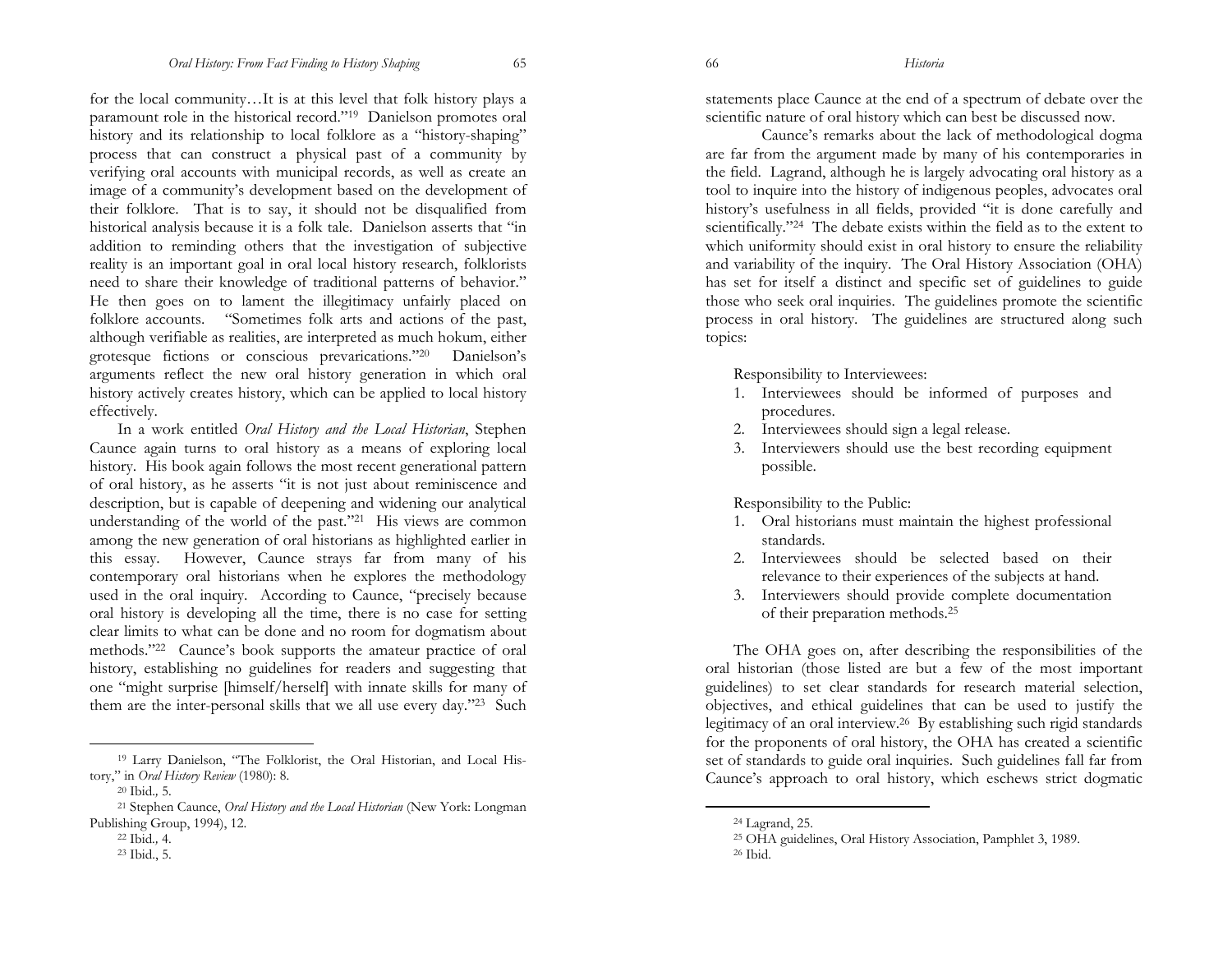methodology. While Caunce's opinions are shared by some oral historians, the guidelines set forth by the OHA have become standard practice in the field for historians hoping to justify their oral history research.

Beyond setting guidelines for the oral inquiry, some historians have begun suggesting the use of Institutional Review Boards (IRBs) to regulate and monitor oral inquiries. IRBs are common among many of the social sciences, particularly sociology and psychology. The purpose of the IRB is to establish a council of experts whose purpose is to oversee all research involving human subjects to ensure that no harm comes to the subject by way of irresponsible testing and researching. In 1998, the American Historical Association, the Organization of American Historians, and the OHA corresponded with approximately seven hundred IRBs in an effort to make such IRBs relevant to the historical procedure. They also suggested that oral history be included among those research activities that IRBs can review under an expedited procedure.27 The promotion of IRBs to legitimize historical research, specifically oral history, was short lived however in the historical community. Linda Shopes points to the "tendency for IRBs to be composed of people unfamiliar with methods of historical research."28 Historians' research is stifled by IRBs composed of social scientists unfamiliar with historical inquiry, making oral history research restricted by standards arbitrary to the historical process. Some problems were addressed specifically, such as structured, anonymous interviews. Shopes asserts that "while anonymity is an option in oral history, and indeed appropriate in some cases, anonymous sources lack credibility in most historical scholarship."29 That is to say, oral history interviews rely on the interaction of interviewer and narrator. The questions shape themselves as the interview progresses and a specific script makes such opportunities to explore other ideas difficult to impossible. The reaction against IRBs by historians such as Shopes indicates the concern of modern oral historians in "shaping history" through an active conversation rather than "fact-finding" through a systematized, anonymous questionnaire.

Along with the debate over the scientific process and the establishment of interview guidelines by the OHA, other concerns have been raised regarding the ethical issues still apparent in oral interviews. Valerie Yow, in 1995, proposed several ethical issues to be considered when engaging in an oral inquiry. In her essay, she identifies the relationship between the interviewer and narrator as the crux of the ethical issue in an oral interview. According to Yow, there is "an interpersonal relationship between interviewer and narrator that does not exist in the written sources."30 Furthermore, the narrator commonly does not understand everything established in the release forms by the interviewer, "creating confidence in the interviewer that causes the narrator to say something they did not want to admit."<sup>31</sup> Yow brings to the forefront several ethical issues that the OHA guidelines do not specifically address, but should still be present in the mind of the interviewer. Her concern with these ethical issues points to the influence of a generation of historians concerned with "history-shaping" based on reliable evidence free of bias, where the oral interview is an important device to research and create a historical picture.

The debate over oral history methodology has progressed by stages from its inception as an historical inquiry in the late 1940s. Dunaway and Baum establish four distinct generations of oral historians, where the progression of the debate goes from active defense of a method of history to refining the method once widely accepted. That is to say, early oral historians saw the use of the method as one useful in "fact-finding," though they were willing to defend it against its critics. As the generations evolved and oral history became accepted as a legitimate methodology, new generations of oral historians began refining the purpose of the oral inquiry into a "history-shaping" exercise. For these historians, oral interviews are used to create a stand-alone history, not merely as factual support. The secondary debates to come from that, such as ethical issues and IRB usage, largely reflect the transition from "factfinding" to "history-shaping" concerns among those employing oral studies.

Concerning the debates surrounding the oral methodology, I find Linda Shopes response to IRB regulations and Valerie Yow's proposal of the unaddressed ethical issues to be the most engaging

<sup>27</sup> Protecting Human Beings: Institutional Review Boards and Social Science Research, prepared by the American Association of University Professors, *Academic Freedom and Tenure,* May 2000, 4.

<sup>28</sup> Linda Shopes, "Institutional Review Boards Have a Chilling Effect on Oral History," in *Viewpoints,* (September 2000): 3.

<sup>29</sup> Ibid., 4.

<sup>30</sup> Valerie Yow, "Ethics and Interpersonal Relationships in Oral History," in *Oral History Review* (1995), 57.

<sup>31</sup> Ibid., 59.